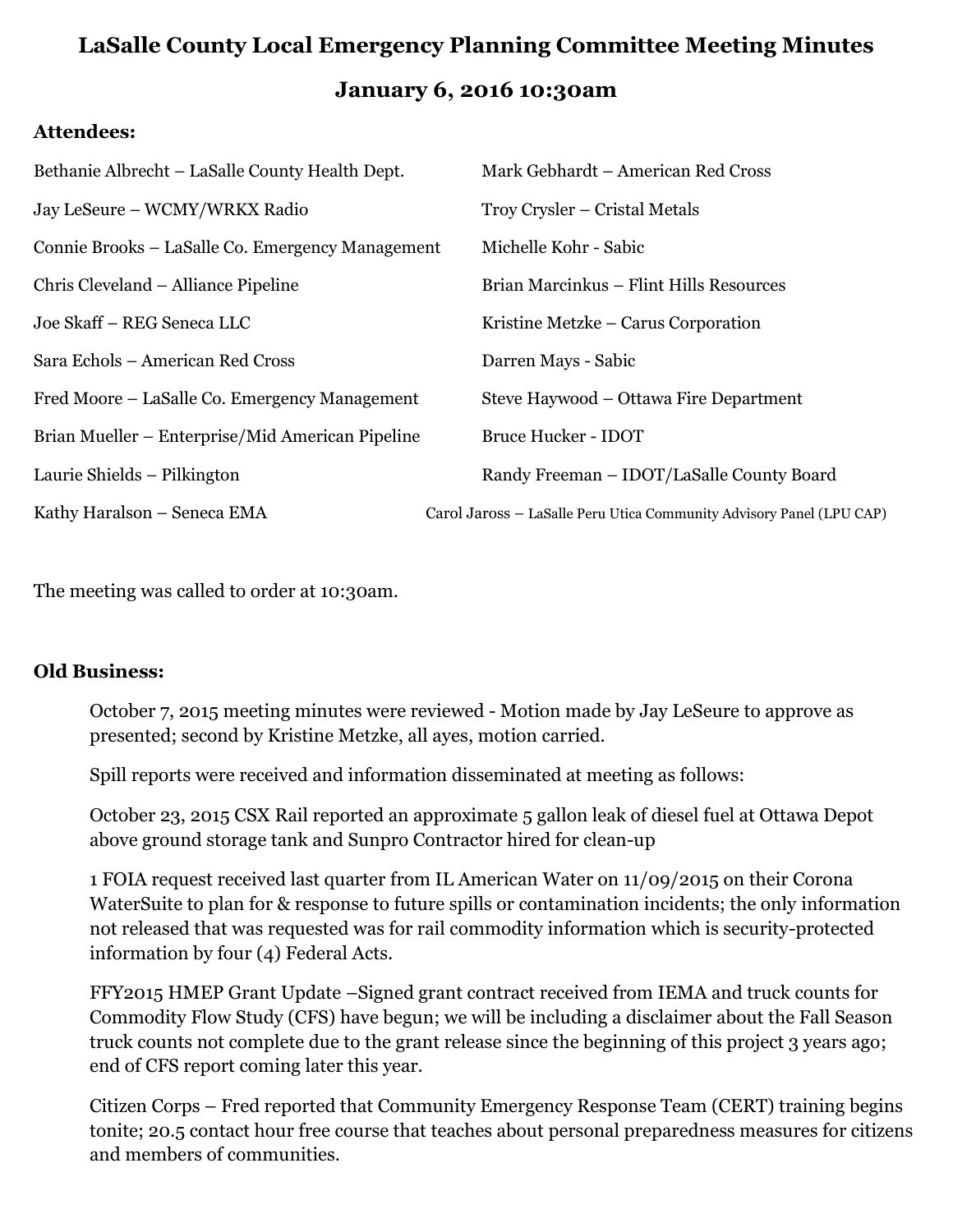**Plant/Pipeline Updates:**

**Chris Cleveland @ Alliance Pipeline** No incidents and environmental issues to report.

**Troy Crysler @ Cristal Metals** No recordables; looking at 30% staff reduction by October 1st .

**Brian Mueller @ Mid American Pipeline** No recordables and no environmental issues to report.

**Joe Skaff @ Renewable Energy Group (REG)** reports that REG Seneca, LLC have had no environmental reportable incidents and no other issues.

**Michelle Kohr @ Sabic** New Plant Manager Nile McConville; No environmental issues; 2 OSHA recordables; ASR project complete

**Kristine Metzke @ Carus Corporation** 7 recordable injuries with 2 lost time; EAP drill was conducted with outside agencies in November 2015; ISO 9001 certification complete in 2015; Job postings of CAIROX Control Room Fill-in, QC Technician, Reliability Engineer, and Corporate EHSS Manager for Peru

**Brian Marcinkus @ Flint Hills Resources** 5 recordable injuries with no lost time – 3 years without a lost time accident; no environmental issues to report; monitoring IL River

**Laurie Shields @ Pilkington** 1 OSH recordable injury; environmentally, Title V permit notice of violation from US EPA for past violations

#### **New Business:**

Laurie Shields from Pilkington gave a presentation on the history on plant and of past and current operations of Pilkington

LEPC Business Plan: A "draft" LEPC Business Plan was emailed to members and copies were distributed at this meeting; only one feedback (positive) received during open comment section that ended December 14, 2015; the only part of the plan that needs to be completed is the projected financial requests to the Tier II reporters funding LEPC activities, members felt that draft proposal of requested funds was too low and that it should be more; Connie presented that she contacted Will County and Grundy County LEPCs and the amounts ranged from \$100-300 or more, it was suggested to select a scalable plant specific payment tier.

**LEPC Chairman Election:** Jeff Arthurs, current chairman was nominated for re-election by Fred Moore and seconded by Brian Marcinkus; all ayes, motion carried.

**Miscellaneous:** Randy Freeman appreciated the support of the companies and agencies represented to the LEPC.

### **Public Comment:**

No members of the general public in attendance

## **Adjournment:**

Motion to adjourn the meeting was made by Fred Moore; second by Randy Freeman; motion carried. Meeting was adjourned at 11:50am.

Next meeting is April 6, 2016 at 10:30am, same location.